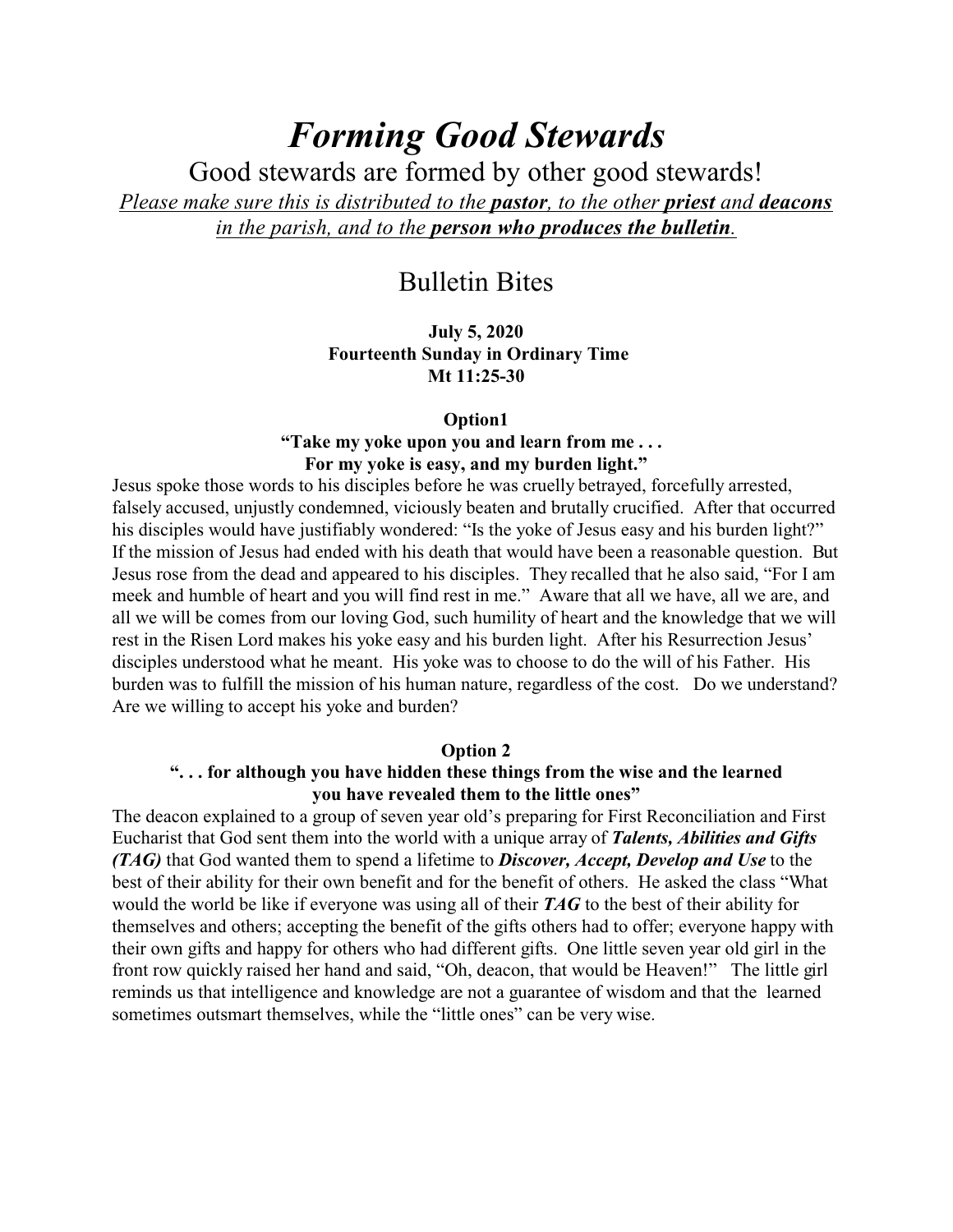# **July 12, 2020 Fifteenth Sunday in Ordinary Time Mt 13:1-23**

#### **Option 1**

# **"The one who hears the Word and understand it . . . Beards fruit and yields a hundred or sixty or thirty fold."**

The people who heard Jesus tell the parable of the sower would have understood: seeds that fall on fertile ground would have a better chance of producing than seeds that landed on a path or rocky ground. Jesus was aware that they may not have understood the deeper spiritual and philosophical meaning of the story. Recalling the words of Jeremiah [5:21] "You foolish and senseless people, who have eyes and do not see, who have ears and do not hear" and quoting Isaiah [6:9] Jesus said, "Whoever has ears ought to hear." When the others departed the disciples asked Jesus to explain to them the meaning of the story. He reveals that the seed represents the Word he has come to proclaim and live. Some will hear the Word but loose interest; some will find it challenging and abandon it; but some will hear the Word and accept it and live it regardless of the difficulties and risk. The disciples understood and produced "a hundred or sixty or thirty fold." Do we understand? How much are we producing?

#### **Option 2**

# **"Gross is the heart of this people, they will hardly hear with their ears, they have closed their eyes, lest they see with their eyes and hear with their ears and understand with their hearts and be converted, and I heal them."**

Jesus is quoting to the people a passage from Isaiah [6:10] in which God is lamenting the hardness of the hearts of the people, despite all the good He has done for them. Jesus had healed the sick and the lame; restored sight to the blind and hearing to the deaf; raised the dead; and taught them by word and example to love God and to love their neighbor as themselves. They marveled at the wonders he had done, but they wondered about that *love your neighbor* thing. They were intrigued when Jesus did things for people who were complete strangers to him without seeking or accepting a reward from them. But they did not seem to grasp that he expected them to do for others, neighbors and enemies alike, what he had done for them, and to use all that God had given to them for themselves and for *others.* The people in the time of Jesus were apparently no different than the people in the time of Isaiah. Are we any different today? We are supposed to be. The Good News compels us to get to know and imitate Jesus.

# **July 19, 2020 Sixteenth Sunday in Ordinary Time Mt 13:24-43**

#### **Option 1**

# **"I will open my mouth in parables, I will announce what has lain hidden from the foundation of the world."**

In today's Gospel passage we hear Jesus use parables to compare the kingdom of God, two about seeds and one that compares yeast mixed with flour. The messages in the parables can be expressed in more modern maxims: "Bloom where you are planted" Be the person God created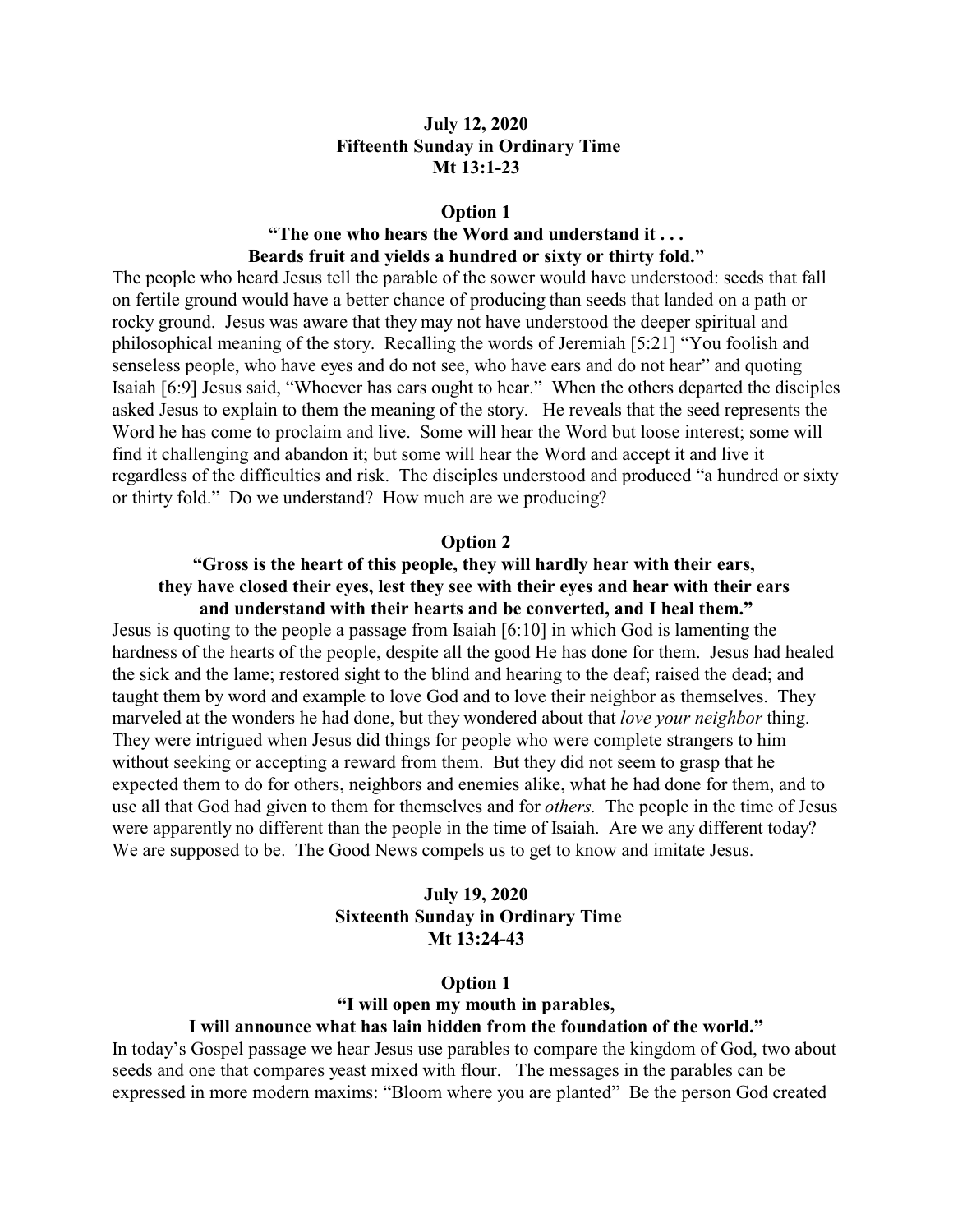you to be, despite the challenges in the world around you that try to distract and discourage you. "It is not how much you give, it is why you give it" Giving what you can to the common good is important, no matter how small you think it may be. "It is not the size of the dog in the fight that counts, it is the size of the fight in the dog." Determination and tenacity in the pursuit of what is right and good will win against any challenge, no matter how great. The people listening to Jesus faced the same challenges and concerns that we face today. Jesus used parables to teach and encourage his disciples, and us, to bloom, to grow, to increase and improve the world in which we live.

#### **Option 2**

# **"If you pull up the weeds you might uproot the wheat along with them. Let them grow together until the harvest."**

Jesus knew his followers would live in a world that is full of temptations - to do evil, to take the easy way out, to take advantage of others to gain wealth and power. He knew we would be challenged to abandon our efforts to know Him and to imitate Him to the best of our ability. Jesus also knew that one of God's greatest gifts to us is free will - the ability to choose between good and evil, to choose between doing right and doing wrong, to choose between being generous and being selfish. But Jesus taught us by word and deed that being his follower - a Christian - is not about feeling good, it is about doing good. It is not about looking right; it is about doing right. It is not about how much we acquire for ourselves, it is about how much we share with others. God creates us in this world with many temptations so we could demonstrate our love for him by seeking to discern His will and choosing to do His will. Our God is an awesome God!

# **July 30, 2017 Seventeenth Sunday in Ordinary Time Mt 13:44-52**

#### **Option 1**

#### **"Do you understand all these things?"**

Jesus spoke Aramaic. The Torah was written in Hebrew, developed from Aramaic. Writing was the work of the "scribes" and few others, including Pharisee and Sadducees, could read and write. It is unlikely that Jesus or his disciples could read and write. Jesus taught in parables with images from the his world that his followers they could understand and remember. They returned to their homes and retold the stories and passed on the message to their family and friends as they sat around their fires and cooking pots. They did not have TV's, cell phones, computers, etc to distract them. The people who heard Jesus teach that the kingdom is like a treasure buried in a field or a full net from which the fisherman saves the good and discards the bad fish, received that message with great joy. It gave them hope that they could attain the Kingdom of God by keeping God's Commandments. Do we hear that message? Do we understand that message? Do we share their hope? Do we act accordingly?